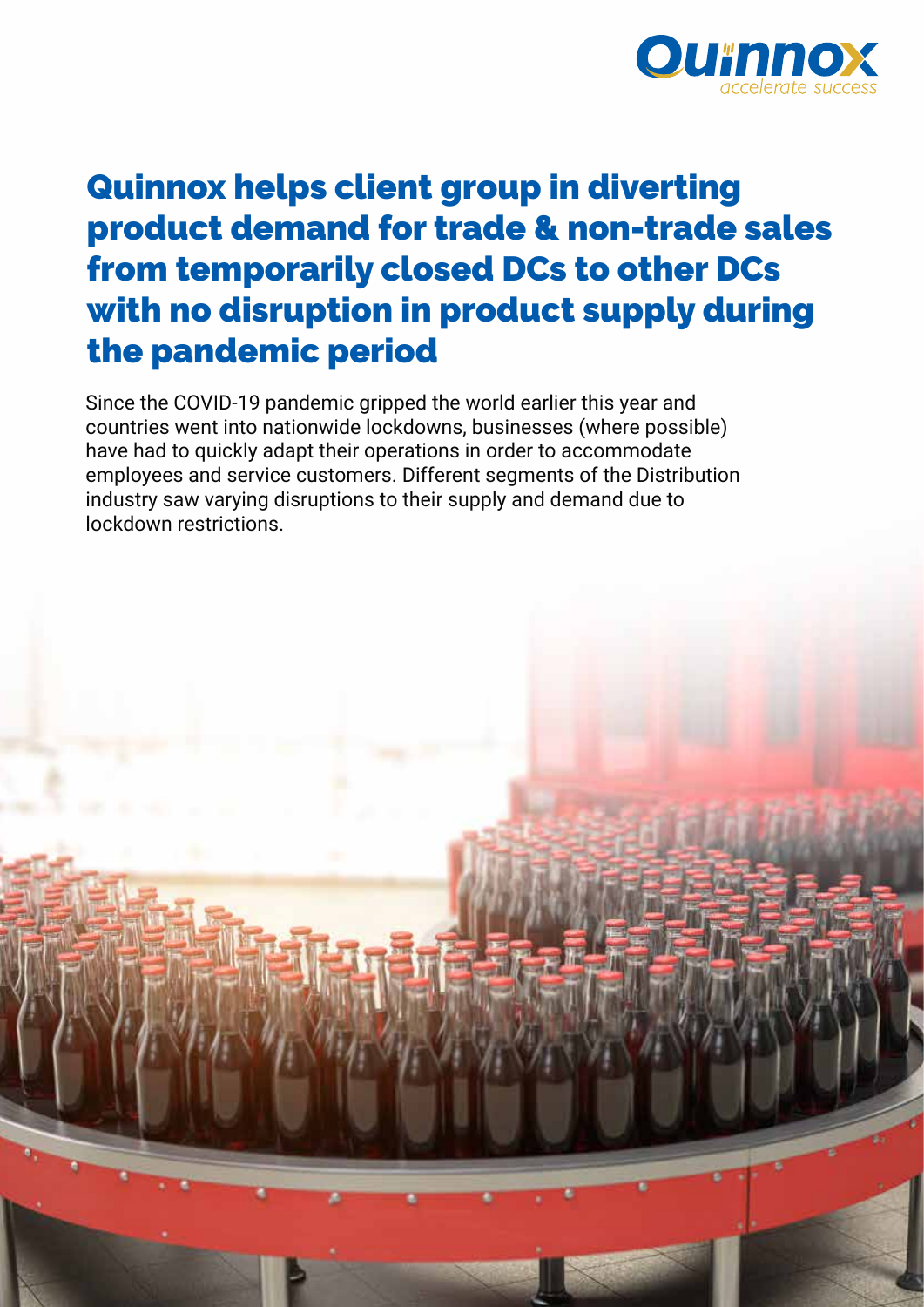## $\blacksquare$ **Project Background**

Due to COVID-19 cases reported at the Distribution Centers (DCs) in the state of California, the client needed to divert the demand forecasts from these DCs to other DCs with no impact on product supply levels to avoid any loss of sales. Forecast was to be moved to the DC which was of close proximity to the customers being serviced.

Our client was looking for a partner who understands the business and nuances of the beverage / bottling industry including DSD, FSV, merchandising planning, route planning and will be able to collaborate with business teams and the other vendors, while ensuring proper governance.

#### **Solution**  $\mathbb{R}^{\mathcal{O}}$

Quinnox had an already well-established relationship with the world's largest beverage company since 2007, supporting a pre- and post-divestiture project, and emerging as their subject matter expert and "go to" resource for their SAP technology landscape efforts. With Quinnox's in-depth knowledge in the bottling & distribution industry business processes and association with the client since 2014, Quinnox was chosen as the partner to help the client manage the diversion of their sales and distribution operations.

- The unique solution proposed and implemented was realigning the demandforecast from the closed DCs to other DCs based on their proximity to the end customers that had to be served.
- This was done without overwriting the existing demand forecast configurations, but only blocking their transportation lanes to prevent any distribution being planned from the closed locations.
- Handled the forecasting process directly in the SAP system instead of the manual workarounds that were to be done to divert the demand forecasts
- This ensured that order fulfillment & distribution operations can be resumed from the closed DCs once the pandemic situation improves or when the closed DCs were ready to be re-opened by just re-activating transportation lanes

## **Benefits**  $\mathbb{R}^{\mathcal{O}}$

- A simplified and faster forecasting process with the eradication of any manual workout work arounds required for diverting the demand forecasts
- No disruptions in the planned stock transfers and production planning activities
- Ability to easily revoke the changes made with no impact to regular distribution planning when the closed DCs are reopened